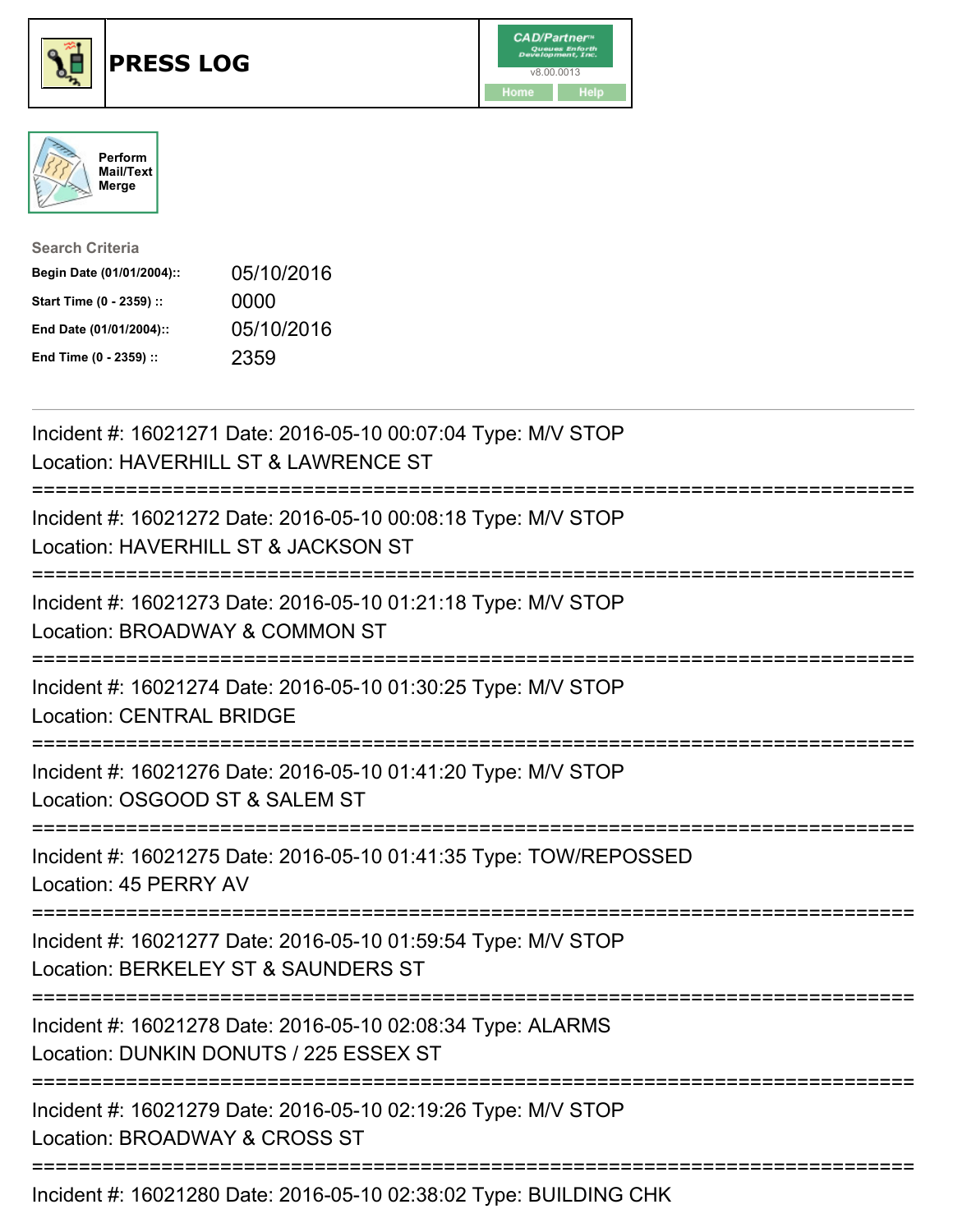| Location: RIVERSIDE HOUSE OF PIZZA / 8 S BROADWAY                                                                                                                         |
|---------------------------------------------------------------------------------------------------------------------------------------------------------------------------|
| Incident #: 16021281 Date: 2016-05-10 02:38:36 Type: BUILDING CHK<br>Location: HENRY JEWLERS / 77 ESSEX ST                                                                |
| Incident #: 16021282 Date: 2016-05-10 02:41:49 Type: BUILDING CHK<br>Location: 59B E HAVERHILL ST                                                                         |
| Incident #: 16021283 Date: 2016-05-10 02:44:27 Type: BUILDING CHK<br>Location: MEN'S WAREHOUSE / 59 MERRIMACK ST                                                          |
| Incident #: 16021284 Date: 2016-05-10 02:48:31 Type: BUILDING CHK<br>Location: 469 HAVERHILL ST<br>===============================<br>=================================== |
| Incident #: 16021285 Date: 2016-05-10 03:16:15 Type: BUILDING CHK<br>Location: NEW BLACK LACE / 8 S BROADWAY                                                              |
| Incident #: 16021286 Date: 2016-05-10 03:23:33 Type: SUS PERS/MV<br>Location: 50 ISLAND ST                                                                                |
| =========================<br>Incident #: 16021287 Date: 2016-05-10 03:39:50 Type: BUILDING CHK<br>Location: CITIZENS BANK / 160 WINTHROP AV                               |
| Incident #: 16021288 Date: 2016-05-10 03:42:36 Type: M/V STOP<br>Location: BROADWAY & TREMONT ST                                                                          |
| Incident #: 16021289 Date: 2016-05-10 03:44:00 Type: BUILDING CHK<br>Location: WALGREENS / 220 S BROADWAY                                                                 |
| Incident #: 16021290 Date: 2016-05-10 04:14:28 Type: BUILDING CHK<br>Location: METRO PCS / 95 JACKSON ST                                                                  |
| Incident #: 16021291 Date: 2016-05-10 04:15:58 Type: BUILDING CHK<br>Location: MT VERNON ST & S BROADWAY                                                                  |
| Incident #: 16021292 Date: 2016-05-10 04:35:04 Type: BUILDING CHK<br>Location: SAM'S FOOD STORE / 389 BROADWAY                                                            |
| Incident #: 16021293 Date: 2016-05-10 05:16:24 Type: RECOV/STOL/MV<br>Location: 218 PHILLIPS ST                                                                           |
| Incident #: 16021294 Date: 2016-05-10 05:16:41 Type: LOUD NOISE                                                                                                           |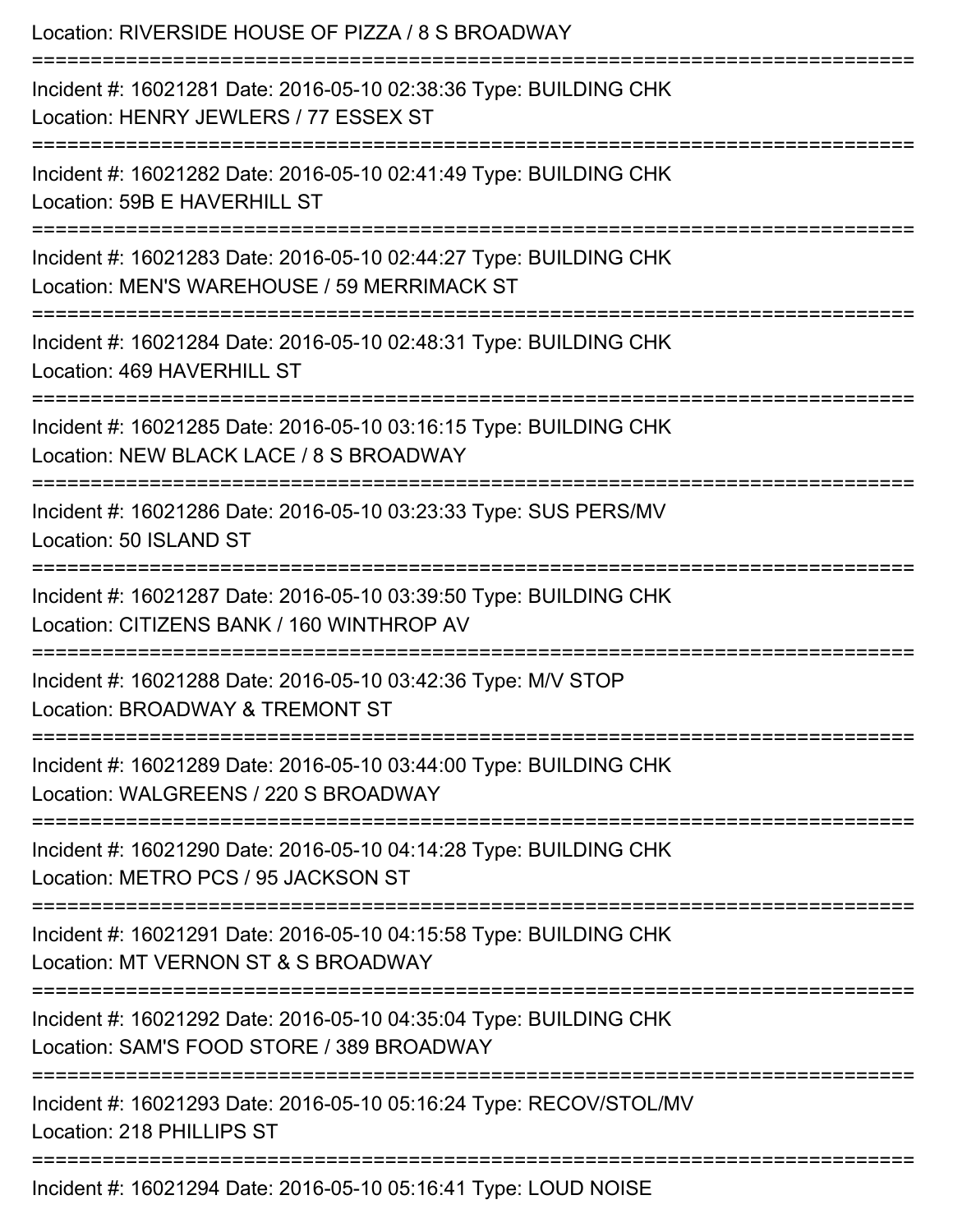| Incident #: 16021295 Date: 2016-05-10 06:26:07 Type: ALARMS<br>Location: HAFFERNERS' / 2 INTERNATIONAL WY    |
|--------------------------------------------------------------------------------------------------------------|
| Incident #: 16021296 Date: 2016-05-10 06:40:12 Type: M/V STOP<br><b>Location: PARK ST</b>                    |
| Incident #: 16021297 Date: 2016-05-10 06:49:43 Type: M/V STOP<br><b>Location: MERRIMACK ST</b>               |
| Incident #: 16021298 Date: 2016-05-10 06:58:42 Type: M/V STOP<br>Location: E HAVERHILL ST & FERRY ST         |
| Incident #: 16021299 Date: 2016-05-10 07:02:06 Type: M/V STOP<br>Location: BROADWAY                          |
| Incident #: 16021300 Date: 2016-05-10 07:15:37 Type: M/V STOP<br><b>Location: S BROADWAY</b>                 |
| Incident #: 16021301 Date: 2016-05-10 07:23:03 Type: M/V STOP<br>Location: AYER RD & MT VERNON ST            |
| Incident #: 16021302 Date: 2016-05-10 07:23:54 Type: M/V STOP<br><b>Location: HIGH ST</b>                    |
| Incident #: 16021304 Date: 2016-05-10 07:30:37 Type: SUS PERS/MV<br>Location: 206 ESSEX ST FL 4FL            |
| Incident #: 16021303 Date: 2016-05-10 07:30:46 Type: ALARM/BURG<br>Location: DISCOUNT LIQUORS / 103 BROADWAY |
| Incident #: 16021305 Date: 2016-05-10 07:33:52 Type: TOW OF M/V<br>Location: ROAD WORK / 38 BERKELEY ST      |
| Incident #: 16021306 Date: 2016-05-10 07:53:44 Type: M/V STOP<br>Location: JACKSON ST                        |
| Incident #: 16021307 Date: 2016-05-10 07:56:36 Type: HIT & RUN M/V<br>Location: 12 ROWE ST                   |
| Incident #: 16021308 Date: 2016-05-10 08:03:55 Type: TOW OF M/V                                              |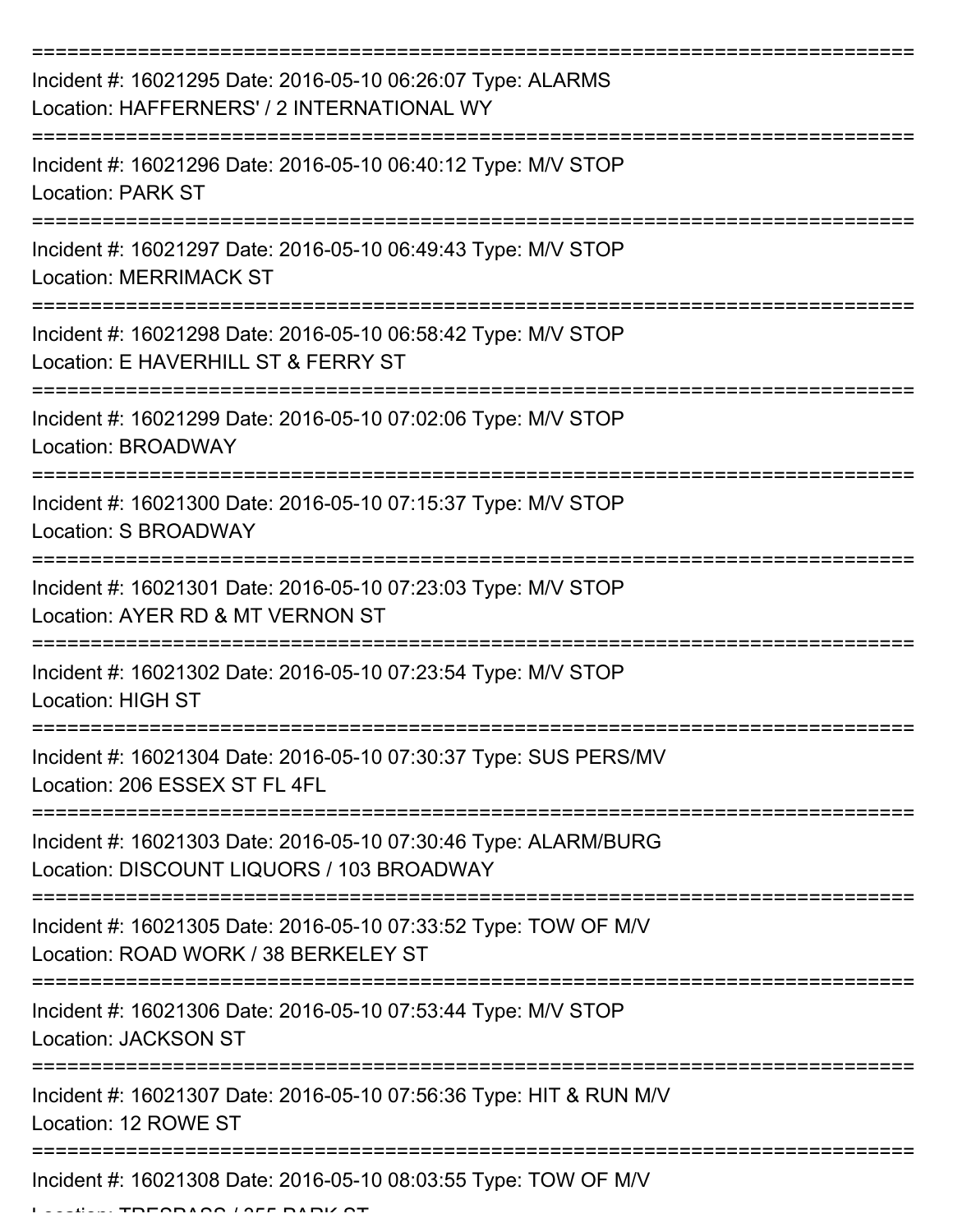| Incident #: 16021309 Date: 2016-05-10 08:08:50 Type: NEIGHBOR PROB<br>Location: 75 BROOKFIELD ST FL 3RD FL         |
|--------------------------------------------------------------------------------------------------------------------|
| Incident #: 16021310 Date: 2016-05-10 09:31:45 Type: PARK & WALK<br>Location: BRADFORD ST & BROADWAY               |
| Incident #: 16021311 Date: 2016-05-10 09:40:41 Type: A&B PAST<br>Location: LEONARD SCHOOL / 60 ALLEN ST            |
| Incident #: 16021312 Date: 2016-05-10 09:43:01 Type: SUS PERS/MV<br>Location: JACKSON ST & PARK ST                 |
| Incident #: 16021313 Date: 2016-05-10 09:43:02 Type: MISSING PERS<br>Location: 204 LAWRENCE ST #1                  |
| Incident #: 16021314 Date: 2016-05-10 09:49:08 Type: MV/BLOCKING<br>Location: FARNHAM ST & FOSTER ST               |
| Incident #: 16021315 Date: 2016-05-10 09:59:05 Type: SUS PERS/MV<br><b>Location: FERN ST &amp; TRENTON ST</b>      |
| Incident #: 16021316 Date: 2016-05-10 10:00:06 Type: AUTO ACC/NO PI<br>Location: 551 COMMON ST                     |
| Incident #: 16021317 Date: 2016-05-10 10:03:01 Type: GENERAL SERV<br>Location: 303 HAVERHILL ST                    |
| Incident #: 16021318 Date: 2016-05-10 10:04:48 Type: GENERAL SERV<br>Location: CENTRAL CATHOLIC / 300 HAMPSHIRE ST |
| Incident #: 16021319 Date: 2016-05-10 10:35:11 Type: INVESTIGATION<br>Location: LEONARD SCHOOL / 60 ALLEN ST       |
| Incident #: 16021320 Date: 2016-05-10 10:47:31 Type: INVESTIGATION<br>Location: GUILMETTE SCHOOL / 80 BODWELL ST   |
| Incident #: 16021321 Date: 2016-05-10 10:59:44 Type: INVEST CONT<br>Location: 31 MORTON ST                         |
| Incident #: 16021322 Date: 2016-05-10 10:59:46 Type: FIRE                                                          |

Location: 24 N BOVI STON ST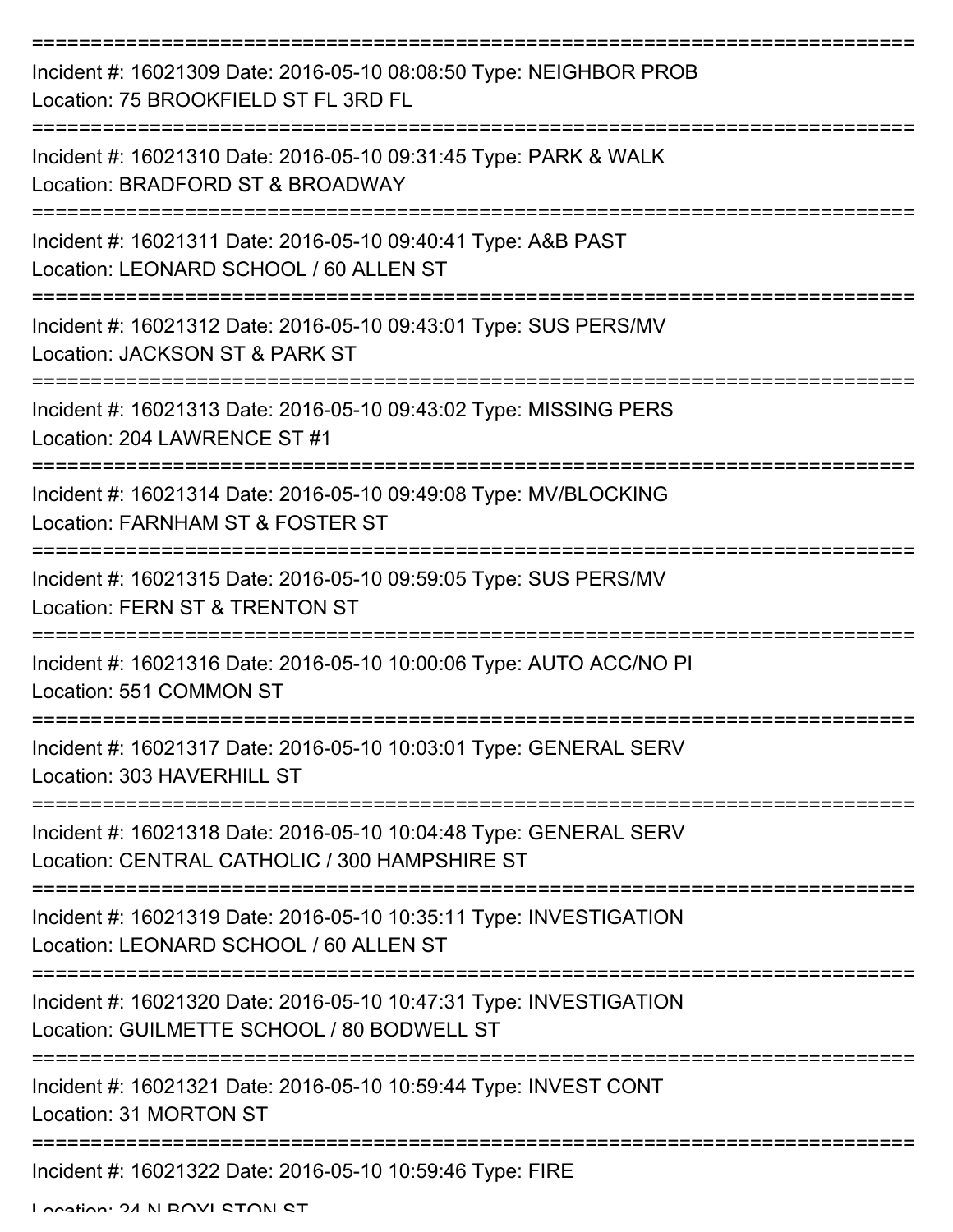| Incident #: 16021323 Date: 2016-05-10 11:02:05 Type: M/V STOP<br>Location: 205 BROADWAY               |
|-------------------------------------------------------------------------------------------------------|
| Incident #: 16021324 Date: 2016-05-10 11:12:22 Type: M/V STOP<br>Location: ESSEX ST & OXFORD ST       |
| Incident #: 16021325 Date: 2016-05-10 11:13:26 Type: M/V STOP<br>Location: BROADWAY & ESSEX ST        |
| Incident #: 16021326 Date: 2016-05-10 11:20:06 Type: M/V STOP<br>Location: 8 MELROSE                  |
| Incident #: 16021327 Date: 2016-05-10 11:25:59 Type: M/V STOP<br>Location: 28 HANCOCK ST              |
| Incident #: 16021328 Date: 2016-05-10 11:27:04 Type: E911 HANGUP<br>Location: 20 ROCKWOOD LN          |
| Incident #: 16021329 Date: 2016-05-10 11:31:25 Type: PARK & WALK<br>Location: BRADFORD ST & BROADWAY  |
| Incident #: 16021330 Date: 2016-05-10 11:34:30 Type: M/V STOP<br>Location: BRADFORD ST & FRANKLIN ST  |
| Incident #: 16021331 Date: 2016-05-10 11:38:46 Type: LOCKOUT<br>Location: CVS PHARMACY / 266 BROADWAY |
| Incident #: 16021332 Date: 2016-05-10 11:42:25 Type: M/V STOP<br>Location: BROADWAY & BROADWAY CT     |
| Incident #: 16021333 Date: 2016-05-10 11:49:29 Type: KEEP PEACE<br>Location: 250 CANAL ST             |
| Incident #: 16021334 Date: 2016-05-10 12:12:42 Type: DRUG VIO<br>Location: BROADWAY & ESSEX ST        |
| Incident #: 16021335 Date: 2016-05-10 12:15:31 Type: SUS PERS/MV<br>Location: 21 DEBBIE LN            |
| Incident #: 16021336 Date: 2016-05-10 12:35:58 Type: M/V STOP<br>Location: 294 LAWRENCE ST            |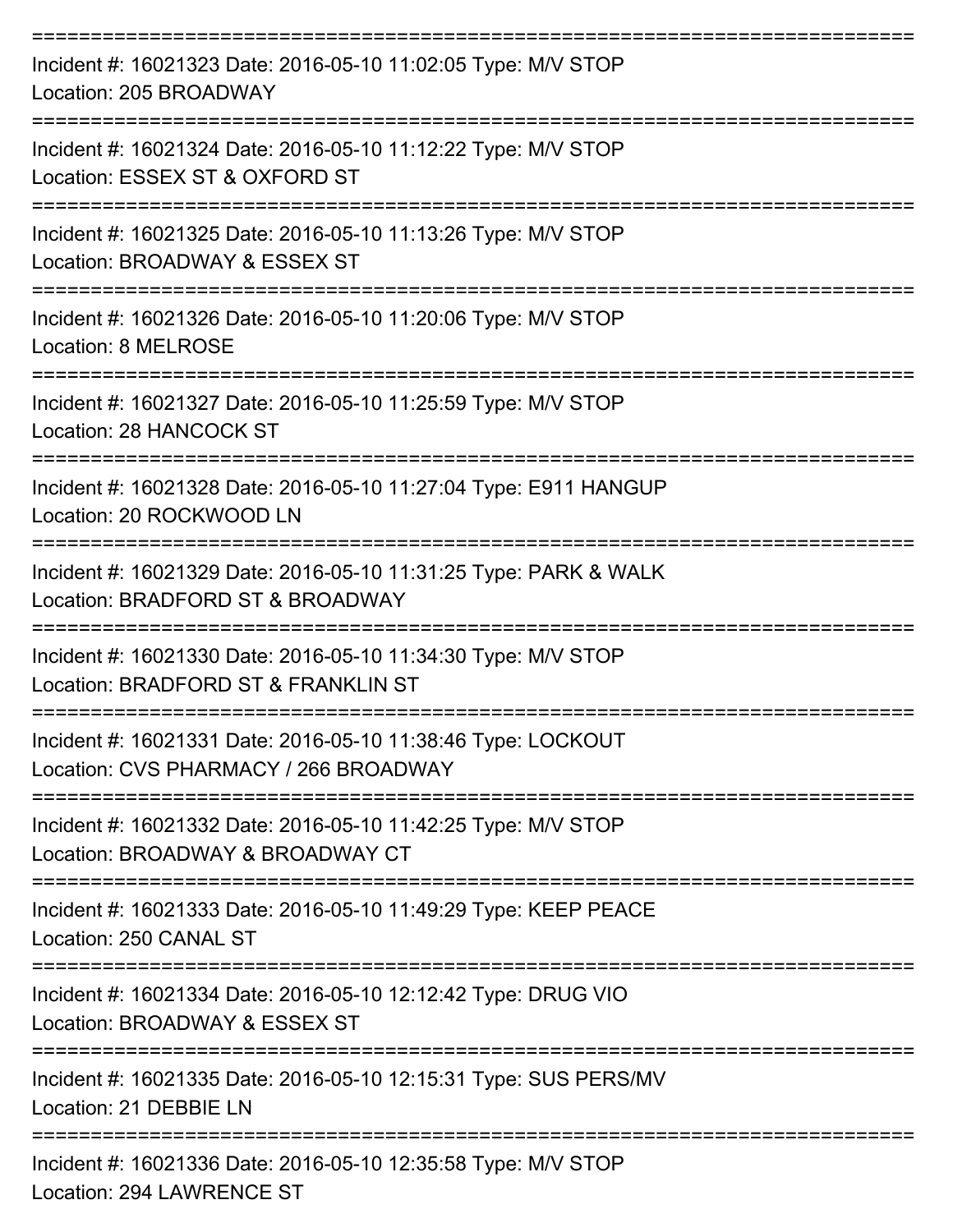Incident #: 16021337 Date: 2016-05-10 12:36:22 Type: FIRE Location: 550 BROADWAY =========================================================================== Incident #: 16021338 Date: 2016-05-10 12:41:14 Type: MEDIC SUPPORT Location: CVS PHARMACY / 266 BROADWAY =========================================================================== Incident #: 16021339 Date: 2016-05-10 12:59:51 Type: MV/BLOCKING Location: 14 RHINE ST =========================================================================== Incident #: 16021340 Date: 2016-05-10 13:07:32 Type: HIT & RUN M/V Location: 250 CANAL ST =========================================================================== Incident #: 16021341 Date: 2016-05-10 13:20:17 Type: M/V STOP Location: 380 HOWARD ST =========================================================================== Incident #: 16021342 Date: 2016-05-10 13:24:36 Type: M/V STOP Location: ALDER ST & HAMPSHIRE ST =========================================================================== Incident #: 16021344 Date: 2016-05-10 13:30:57 Type: ALARM/BURG Location: 160 BROADWAY =========================================================================== Incident #: 16021343 Date: 2016-05-10 13:31:05 Type: M/V STOP Location: GREENFIELD ST & LORING ST =========================================================================== Incident #: 16021345 Date: 2016-05-10 13:32:02 Type: NOTIFICATION Location: 157 SALEM ST #2 =========================================================================== Incident #: 16021346 Date: 2016-05-10 13:42:15 Type: M/V STOP Location: LORING ST & SHAWSHEEN RD =========================================================================== Incident #: 16021347 Date: 2016-05-10 13:48:39 Type: M/V STOP Location: MARKET ST & S UNION ST =========================================================================== Incident #: 16021348 Date: 2016-05-10 13:53:13 Type: LOUD NOISE Location: MERRIMACK VIEW CT =========================================================================== Incident #: 16021349 Date: 2016-05-10 13:55:26 Type: DRUG VIO Location: 31 KENDALL ST =========================================================================== Incident #: 16021350 Date: 2016-05-10 14:00:30 Type: MV/BLOCKING Location: 178 WALNUT ST #2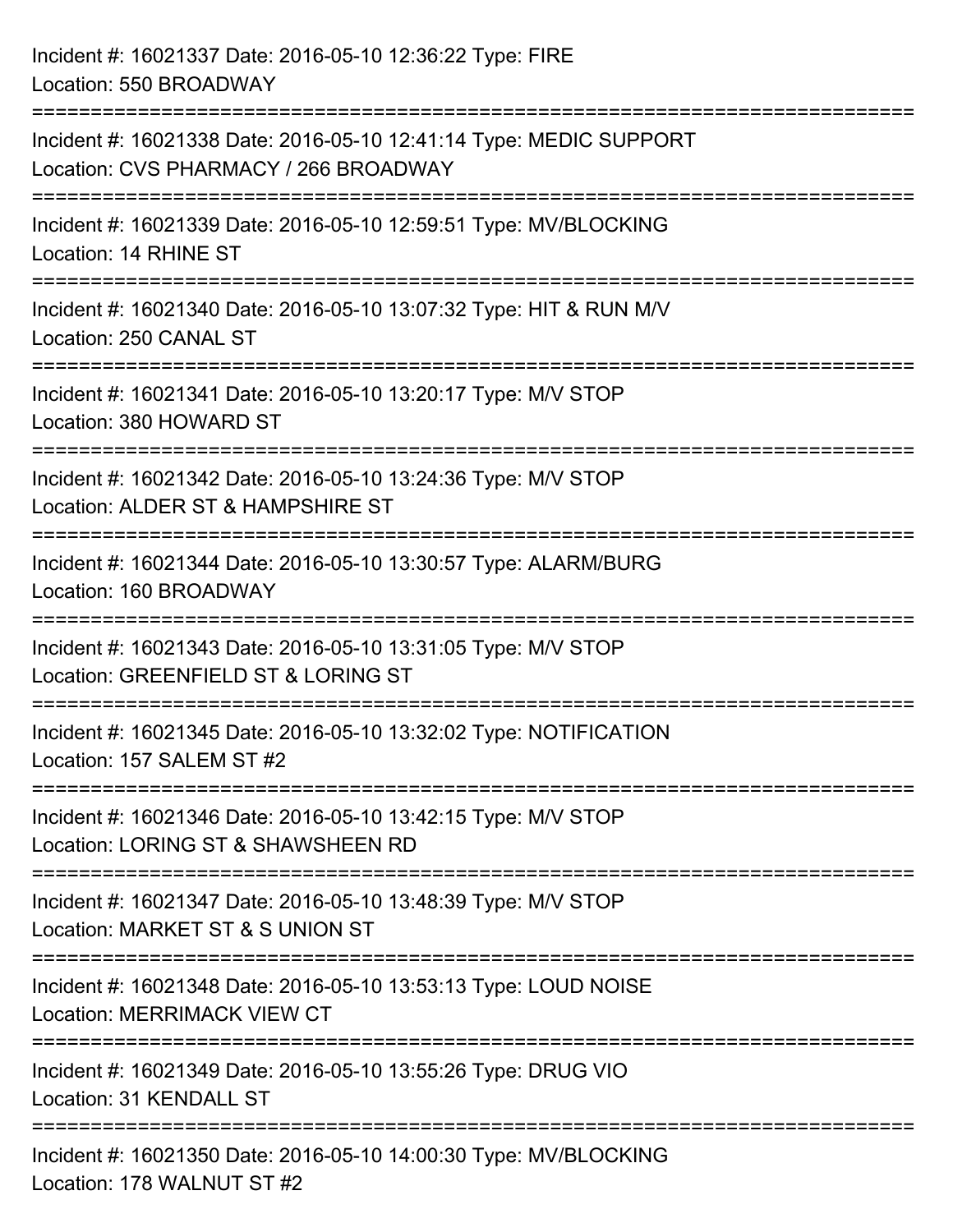| Incident #: 16021351 Date: 2016-05-10 14:05:11 Type: AUTO ACC/NO PI<br>Location: JACKSON ST & PARK ST                           |
|---------------------------------------------------------------------------------------------------------------------------------|
| Incident #: 16021352 Date: 2016-05-10 14:05:42 Type: 911 HANG UP<br>Location: 304 LOWELL ST                                     |
| Incident #: 16021353 Date: 2016-05-10 14:08:24 Type: UNWANTEDGUEST<br><b>Location: 66 BENNINGTON ST</b>                         |
| Incident #: 16021354 Date: 2016-05-10 14:27:26 Type: DRUG VIO<br>Location: 18 SARGENT ST                                        |
| Incident #: 16021355 Date: 2016-05-10 14:35:42 Type: M/V STOP<br>Location: AMESBURY ST & LOWELL ST                              |
| Incident #: 16021356 Date: 2016-05-10 14:41:19 Type: M/V STOP<br>Location: BROADWAY & LOWELL ST                                 |
| Incident #: 16021357 Date: 2016-05-10 14:41:43 Type: SUICIDE ATTEMPT<br>Location: MARGIN ST & MELVIN ST<br>==================== |
| Incident #: 16021359 Date: 2016-05-10 14:52:58 Type: HIT & RUN M/V<br>Location: WALK IN WALK IN / 22 CAMDEN ST                  |
| Incident #: 16021358 Date: 2016-05-10 15:05:45 Type: RECOV/STOL/MV<br>Location: 162 SARATOGA ST                                 |
| Incident #: 16021360 Date: 2016-05-10 15:13:59 Type: M/V STOP<br>Location: AMESBURY ST & LOWELL ST                              |
| Incident #: 16021361 Date: 2016-05-10 15:14:50 Type: A&B PAST<br>Location: LAWRENCE HIGH SCHOOL / 70 N PARISH RD                |
| Incident #: 16021362 Date: 2016-05-10 15:31:04 Type: 209A/SERVE<br>Location: 130 HIGHLAND ST                                    |
| Incident #: 16021363 Date: 2016-05-10 15:32:48 Type: 209A/SERVE<br>Location: 49A BERKELY ST                                     |
| Incident #: 16021364 Date: 2016-05-10 15:34:34 Type: 209A/SERVE<br>Location: 29 WOODLAND ST                                     |

===========================================================================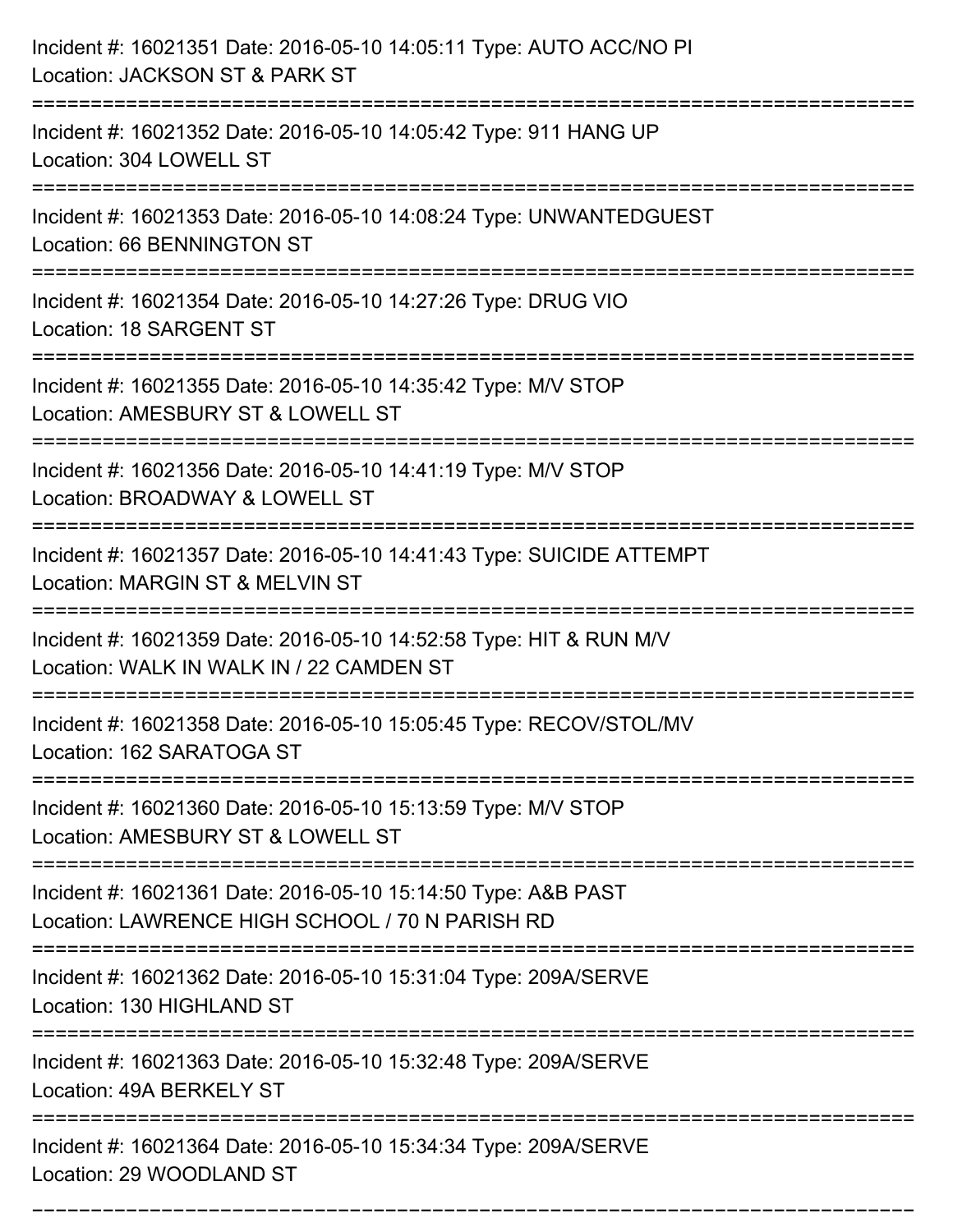| Incident #: 16021365 Date: 2016-05-10 15:35:04 Type: FIGHT<br>Location: BROOKLINE ST & E PLEASANT ST<br>====================== |
|--------------------------------------------------------------------------------------------------------------------------------|
| Incident #: 16021366 Date: 2016-05-10 15:38:22 Type: FIGHT<br>Location: OAK ST & SHORT ST                                      |
| Incident #: 16021367 Date: 2016-05-10 15:49:52 Type: TOW OF M/V<br>Location: 10 MAPLE ST                                       |
| Incident #: 16021368 Date: 2016-05-10 15:50:22 Type: THREATS<br>Location: 134 AMESBURY ST #16                                  |
| Incident #: 16021369 Date: 2016-05-10 15:51:11 Type: TOW OF M/V<br>Location: 196 JACKSON ST                                    |
| Incident #: 16021371 Date: 2016-05-10 15:53:39 Type: MEDIC SUPPORT<br>Location: CVS PHARMACY / 266 BROADWAY                    |
| Incident #: 16021370 Date: 2016-05-10 15:54:06 Type: DISABLED MV<br>Location: COMMON ST & HAMPSHIRE ST<br>==================   |
| Incident #: 16021373 Date: 2016-05-10 15:57:08 Type: HIT & RUN M/V<br>Location: HENNESSEY SCHOOL / 122 HANCOCK ST              |
| Incident #: 16021372 Date: 2016-05-10 15:58:43 Type: B&E/PROG<br>Location: 141 MYRTLE ST                                       |
| Incident #: 16021374 Date: 2016-05-10 16:07:42 Type: UNWANTEDGUEST<br>Location: CARRIBBEAN BAKERY / 205 BROADWAY               |
| Incident #: 16021375 Date: 2016-05-10 16:08:11 Type: MAL DAMAGE<br>Location: 189 BROADWAY                                      |
| Incident #: 16021376 Date: 2016-05-10 16:11:59 Type: STALKING<br>Location: 70 N PARISH RD                                      |
| Incident #: 16021378 Date: 2016-05-10 16:15:25 Type: AUTO ACC/NO PI<br>Location: 160 UNION ST                                  |
| Incident #: 16021377 Date: 2016-05-10 16:15:41 Type: 209A/SERVE<br>Location: 89 DORCHESTER ST                                  |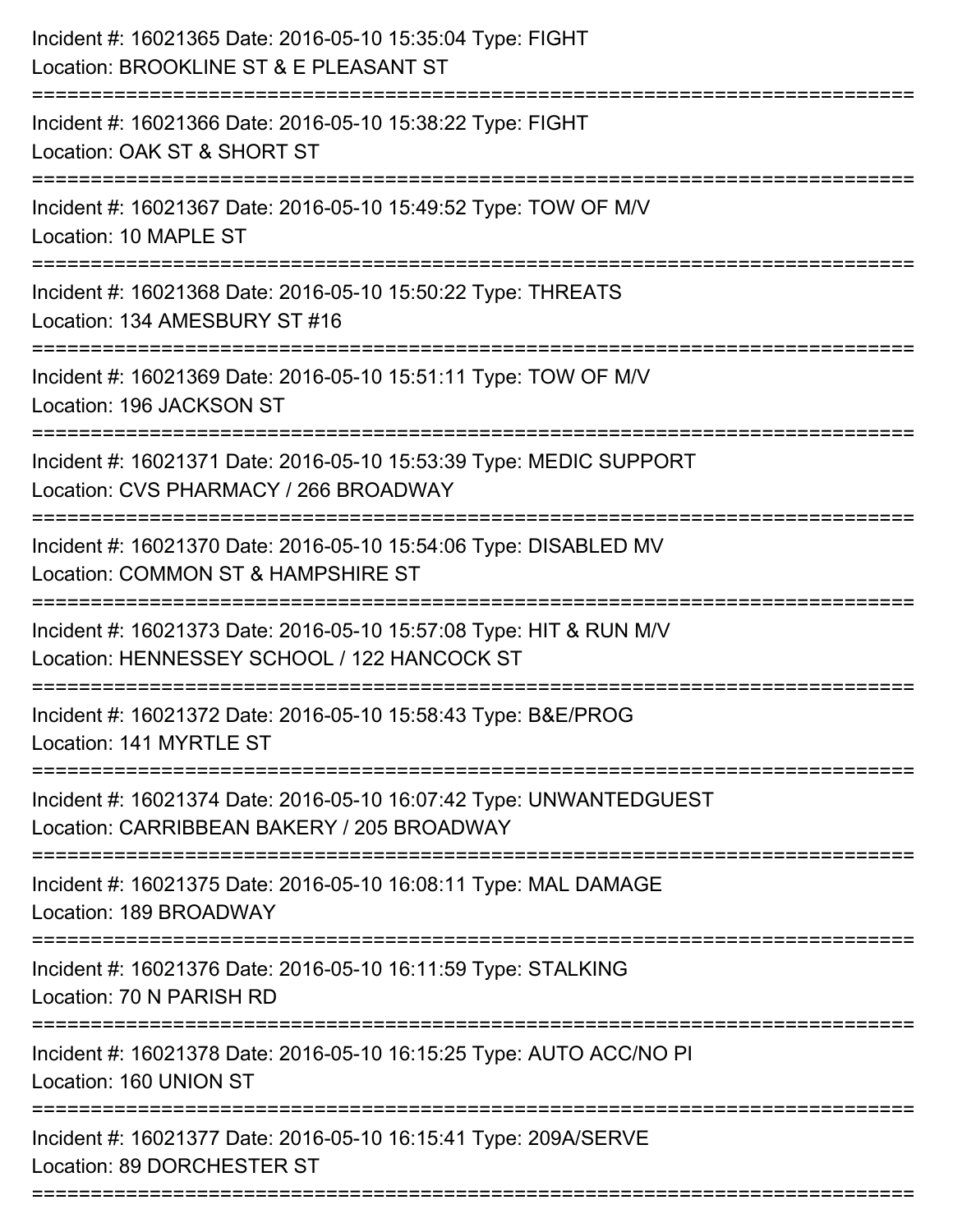Location: 204 S UNION ST FL 3R

| Incident #: 16021380 Date: 2016-05-10 16:27:46 Type: 209A/SERVE<br>Location: 181 BAILEY ST         |
|----------------------------------------------------------------------------------------------------|
| Incident #: 16021381 Date: 2016-05-10 16:35:06 Type: 209A/SERVE<br>Location: 364 ANDOVER ST        |
| Incident #: 16021382 Date: 2016-05-10 16:40:19 Type: ANIMAL COMPL<br><b>Location: CRESCENT ST</b>  |
| Incident #: 16021383 Date: 2016-05-10 16:41:37 Type: 209A/SERVE<br>Location: 2 FERGUSON ST         |
| Incident #: 16021384 Date: 2016-05-10 16:48:27 Type: 209A/SERVE<br>Location: 6 SYLVESTER ST        |
| Incident #: 16021385 Date: 2016-05-10 16:50:58 Type: DRUG VIO<br>Location: 468 CANAL ST            |
| Incident #: 16021386 Date: 2016-05-10 16:52:02 Type: 209A/VIOLATION<br>Location: 29 WILMOT ST #2   |
| Incident #: 16021388 Date: 2016-05-10 17:00:00 Type: STOLEN PROP<br>Location: 700 ESSEX ST         |
| Incident #: 16021387 Date: 2016-05-10 17:00:03 Type: KEEP PEACE<br>Location: 32 WASHINGTON ST      |
| Incident #: 16021391 Date: 2016-05-10 17:05:12 Type: AUTO ACC/NO PI<br>Location: 260 S UNION ST    |
| Incident #: 16021389 Date: 2016-05-10 17:09:56 Type: SUS PERS/MV<br>Location: 3 SPRING ST          |
| Incident #: 16021390 Date: 2016-05-10 17:13:38 Type: M/V STOP<br>Location: AMESBURY ST & COMMON ST |
| Incident #: 16021392 Date: 2016-05-10 17:15:24 Type: MAL DAMAGE<br>Location: 599 CANAL ST          |
|                                                                                                    |

Incident #: 16021393 Date: 2016 05 10 17:22:12 Type: VIO CITY ORD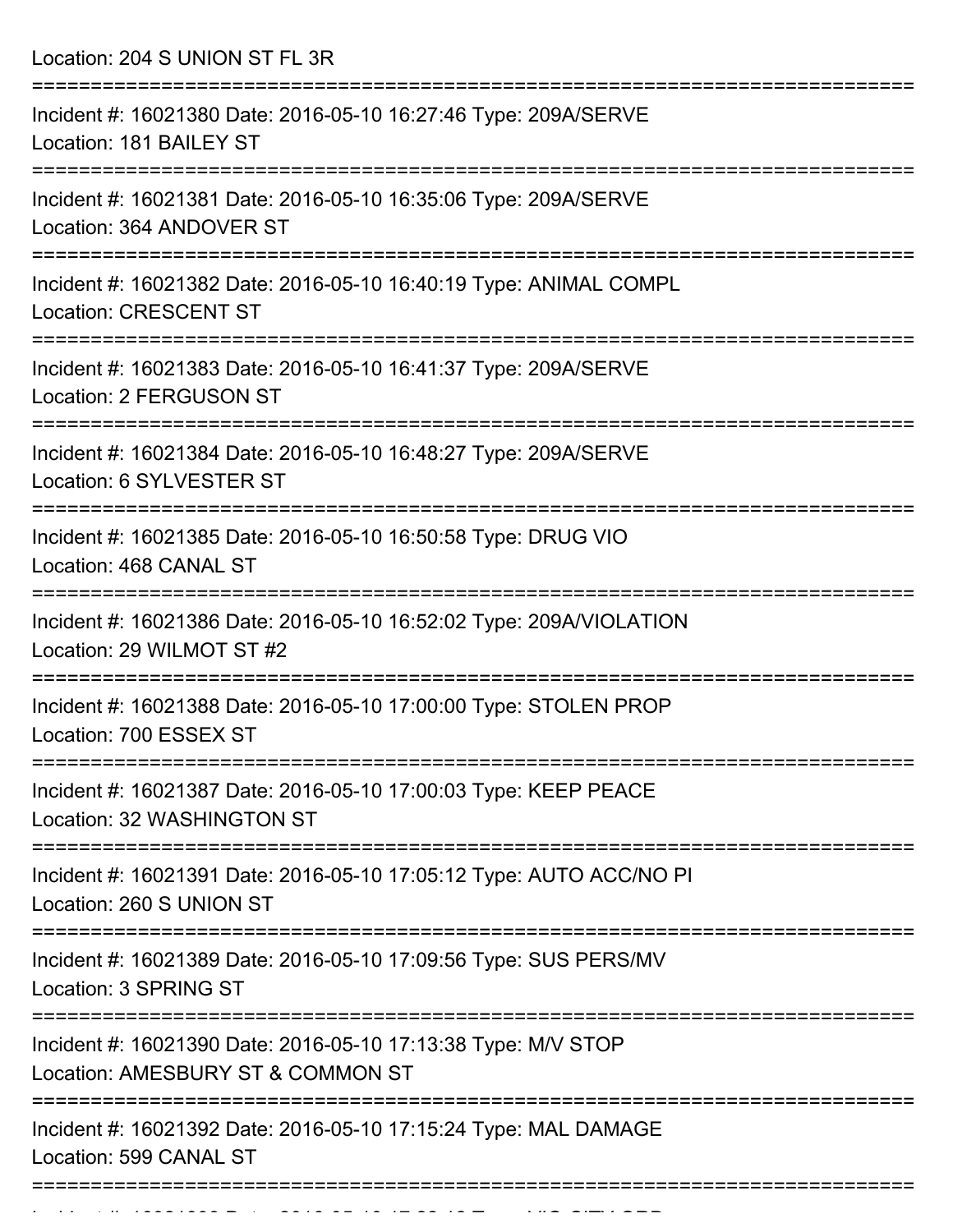| Location: 22 STATE ST                                                                                                      |
|----------------------------------------------------------------------------------------------------------------------------|
| Incident #: 16021394 Date: 2016-05-10 17:27:05 Type: SUS PERS/MV<br>Location: 1 UNION ST                                   |
| Incident #: 16021395 Date: 2016-05-10 17:44:51 Type: 209A/VIOLATION<br>Location: 29 WILMOT ST                              |
| Incident #: 16021396 Date: 2016-05-10 17:47:54 Type: MV/BLOCKING<br>Location: 14 RHINE ST                                  |
| Incident #: 16021397 Date: 2016-05-10 17:55:17 Type: NOISE ORD<br>Location: 28 STEVENS ST                                  |
| Incident #: 16021398 Date: 2016-05-10 17:58:31 Type: SUS PERS/MV<br>Location: BROADWAY & WATER ST<br>:==================== |
| Incident #: 16021399 Date: 2016-05-10 18:07:54 Type: THREATS<br><b>Location: 38 ARLINGTON ST</b>                           |
| Incident #: 16021400 Date: 2016-05-10 18:26:55 Type: ANIMAL COMPL<br>Location: HOWARD PARK / null                          |
| Incident #: 16021402 Date: 2016-05-10 19:16:38 Type: NOISE ORD<br>Location: ALBION ST & KENDRICK ST                        |
| Incident #: 16021403 Date: 2016-05-10 19:19:53 Type: M/V STOP<br>Location: BLANCHARD ST & SALEM ST                         |
| Incident #: 16021404 Date: 2016-05-10 19:31:47 Type: NOTIFICATION<br>Location: 25 BEVEL ST                                 |
| Incident #: 16021405 Date: 2016-05-10 19:33:18 Type: EMERGENCY209A<br>Location: 143 UNION ST                               |
| Incident #: 16021406 Date: 2016-05-10 19:33:42 Type: M/V STOP<br>Location: 59 BRADFORD ST                                  |
| Incident #: 16021407 Date: 2016-05-10 19:42:23 Type: M/V STOP<br>Location: JACKSON ST & PARK ST                            |
|                                                                                                                            |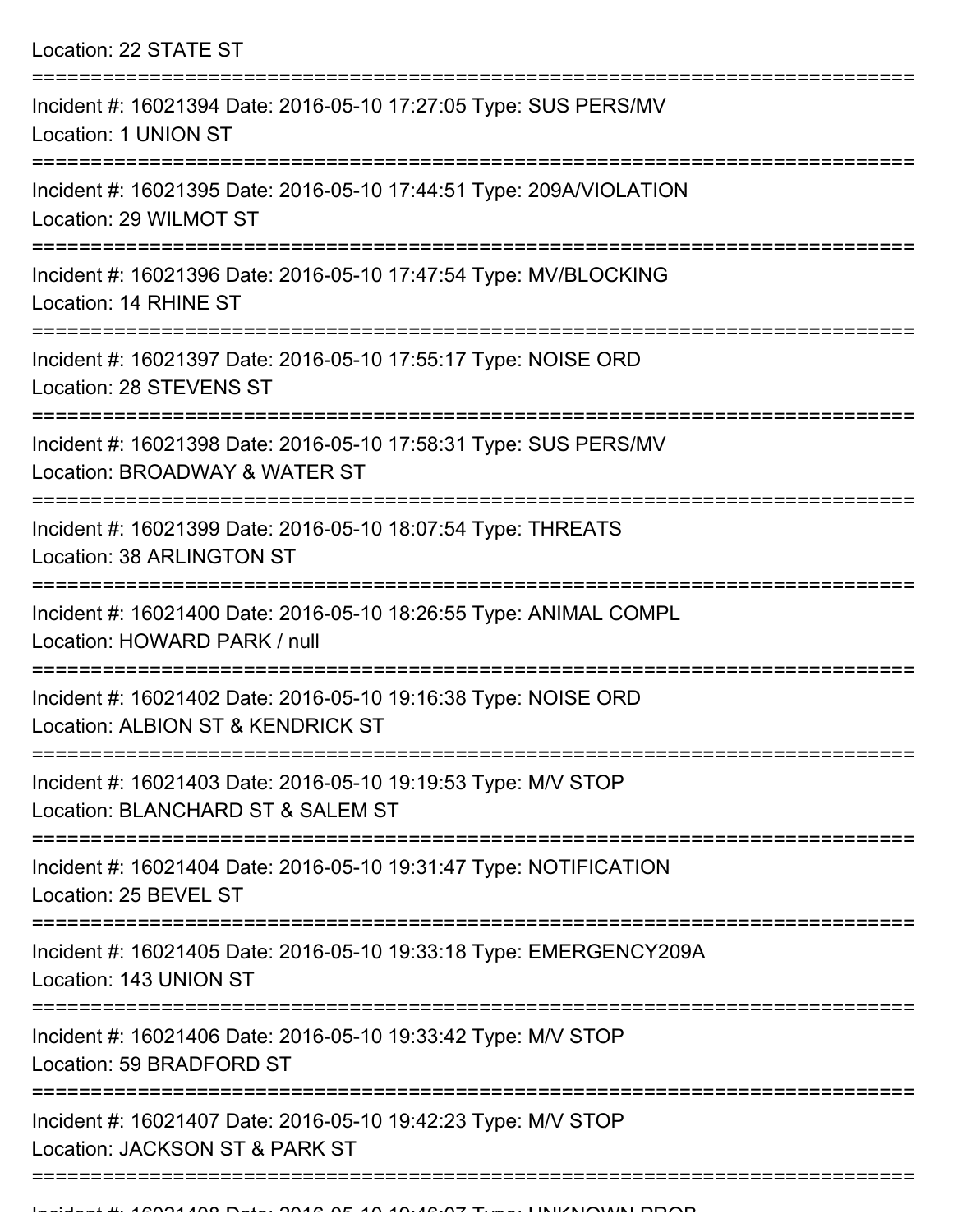| Location: 24 SUNSET AV                                                                                                                              |
|-----------------------------------------------------------------------------------------------------------------------------------------------------|
| Incident #: 16021409 Date: 2016-05-10 20:02:22 Type: MV/BLOCKING<br>Location: 35 CHICKERING ST<br>======================================            |
| Incident #: 16021410 Date: 2016-05-10 20:10:44 Type: INVEST CONT<br>Location: 304 LOWELL ST                                                         |
| Incident #: 16021411 Date: 2016-05-10 20:20:38 Type: DISTURBANCE<br>Location: DEMOULAS MARKET / 700 ESSEX ST<br>=================================   |
| Incident #: 16021412 Date: 2016-05-10 20:28:06 Type: M/V STOP<br>Location: 100 AMESBURY ST                                                          |
| Incident #: 16021413 Date: 2016-05-10 20:28:57 Type: M/V STOP<br>Location: 30 BAILEY ST<br>:===================================<br>================ |
| Incident #: 16021414 Date: 2016-05-10 20:43:56 Type: TOW OF M/V<br>Location: 2 BAILEY ST                                                            |
| Incident #: 16021416 Date: 2016-05-10 20:51:35 Type: MISSING PERS<br>Location: 362 S BROADWAY FL 2                                                  |
| Incident #: 16021415 Date: 2016-05-10 20:55:21 Type: M/V STOP<br>Location: KENT ST & S UNION ST                                                     |
| Incident #: 16021417 Date: 2016-05-10 21:05:28 Type: ALARM/BURG<br>Location: ELITE LOUNGE / 336 COMMON ST                                           |
| Incident #: 16021418 Date: 2016-05-10 21:06:58 Type: M/V STOP<br>Location: 239 FARNHAM ST                                                           |
| Incident #: 16021419 Date: 2016-05-10 21:16:28 Type: HIT & RUN M/V<br>Location: 379 HAMPSHIRE ST                                                    |
| Incident #: 16021420 Date: 2016-05-10 21:21:30 Type: SUS PERS/MV<br>Location: 24 BROOK ST FL 3                                                      |
| Incident #: 16021421 Date: 2016-05-10 21:31:25 Type: M/V STOP<br>Location: HAVERHILL ST & LAWRENCE ST                                               |
|                                                                                                                                                     |

Incident #: 16021422 Date: 2016-05-10 21:36:39 Type: M/V STOP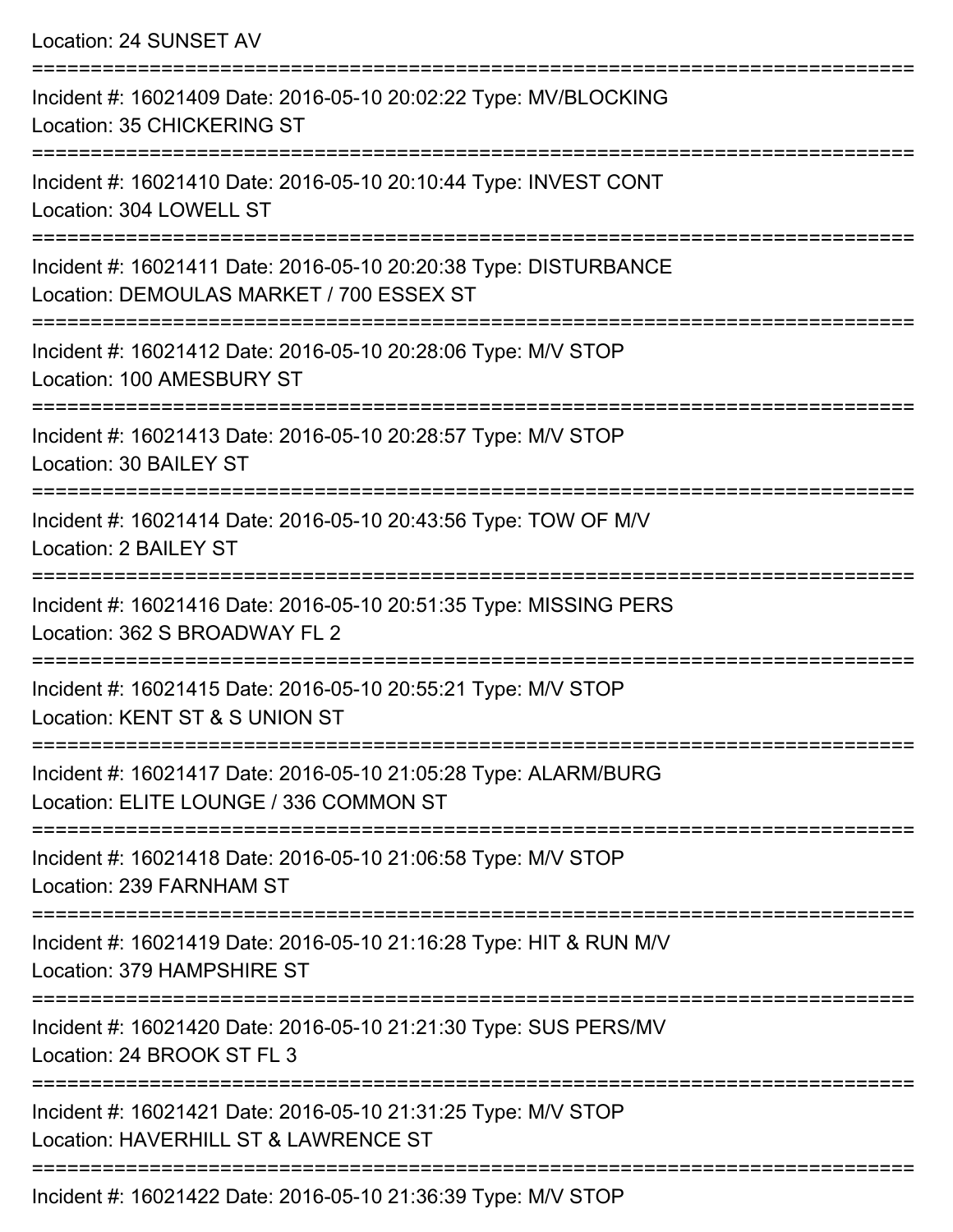| Incident #: 16021423 Date: 2016-05-10 21:37:48 Type: NOISE ORD<br>Location: 63 AMES ST                                                                   |
|----------------------------------------------------------------------------------------------------------------------------------------------------------|
| Incident #: 16021424 Date: 2016-05-10 21:44:25 Type: M/V STOP<br>Location: ARLINGTON ST & CHELMSFORD ST                                                  |
| Incident #: 16021425 Date: 2016-05-10 22:01:11 Type: NOISE ORD<br><b>Location: 47 TRENTON ST</b>                                                         |
| Incident #: 16021426 Date: 2016-05-10 22:01:17 Type: SUS PERS/MV<br>Location: 20 BELLEVUE ST                                                             |
| Incident #: 16021428 Date: 2016-05-10 22:11:08 Type: TOW OF M/V<br>Location: LAWRENCE BOYS + GIRLS CLUB / 136 WATER ST<br>============================== |
| Incident #: 16021429 Date: 2016-05-10 22:14:05 Type: M/V STOP<br>Location: GENERAL ST & UNION ST                                                         |
| Incident #: 16021430 Date: 2016-05-10 22:29:14 Type: M/V STOP<br>Location: HAMPSHIRE ST & TREMONT ST                                                     |
| Incident #: 16021431 Date: 2016-05-10 22:31:08 Type: ALARM/BURG<br>Location: WEATHERBEE / 75 NEWTON ST                                                   |
| Incident #: 16021432 Date: 2016-05-10 22:31:43 Type: CK WELL BEING<br>Location: 220 MERRIMACK ST #518                                                    |
| Incident #: 16021433 Date: 2016-05-10 22:34:41 Type: M/V STOP<br>Location: 105 CHESTER ST                                                                |
| Incident #: 16021434 Date: 2016-05-10 22:35:10 Type: M/V STOP<br>Location: LAWRENCE ST & TRENTON ST                                                      |
| Incident #: 16021436 Date: 2016-05-10 23:03:30 Type: UNWANTEDGUEST<br>Location: 61 BRADFORD ST #1                                                        |
| Incident #: 16021435 Date: 2016-05-10 23:03:38 Type: M/V STOP<br>Location: 37 FARLEY ST                                                                  |
| Incident #: 16021437 Date: 2016-05-10 23:14:12 Type: M/V STOP                                                                                            |